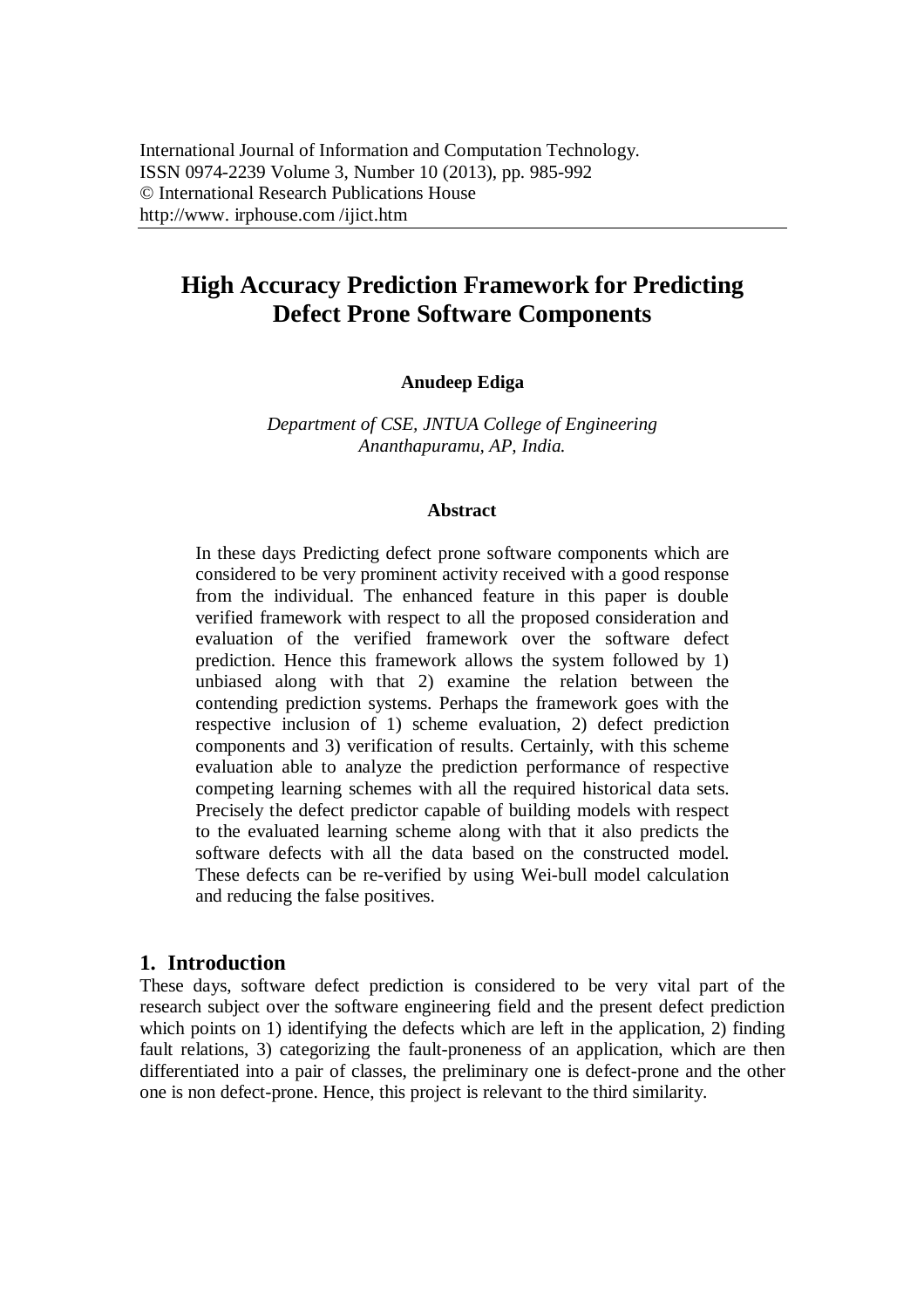Moreover, the first kind of activity applies with all the statistical similarities [1], along with that detection profile methods (DPM) , and capture-recapture(CR) models , so as to find the number of defects which are left in the system with respect to inspection data along with process quality data.

Therefore, the second kind of activity which is associated with rule mining algorithms from the respective data mining prospectus, so that the individual can easily unwrap the software defect associations which therefore used for three activities followed with respect to first in finding most of the relevant software defects to possible extent related to detected defects(s).

The next useful thing is that helping evaluate readers, outcomes which are obtained during an examination. Probably, the third aspect of this project is aiding managers so that the software process gets an improved grade through the analysis of the reasons that why few defects take place often united and if this analysis seems fruitful with all the possible detection or recognition of a process difficulty, even manager can easily formulate the disciplinary action to defeat the difficulty.

Eventually, the third kind of activity which categorizes the software components in the respective manner as defect-prone as well as not defect-prone based on metric based classification [2]. The ability to indicate those components which are probable to be defect-prone with respect to the aspect that supports for better goal testing resources with all the perspective of improved efficiency. Unfortunately, these classifications, which seems to remain as a huge unsolved problem and along with the purpose to address this, individual researchers who have been utilizing increasingly complex methods which were drawn from machine learning. Hence these complex methods which turns up new challenges in all techniques which are to be configured and how should be validated as well. Moreover, the incomplete or inappropriate validation of the project with all the results in unpredictable or unintentionally further misleads the results over the optimism on the part of the researcher. Based on this particular reason, the proposed framework has to carry on such validations.

#### **2. Related Work**

Menzies, Greenwald, and Frank (MGF)[3] has issued a journal in 2007 which compares the functioning of machine learning algorithms, therefore capable of predicting the software components which contains defects .To move further with this kind of technique, the NASA MDP repository has been utilized simultaneously, 10 different data sets are held while doing research. Perhaps most of the researchers have investigated issues like the comparative deserves of Halstead's software measures, McCabe's cyclomatic complexity, followed by LOC which considers for constructing fault predictors. Anyhow, MGF demand that "this argues which seems to be unrelated, later on how the attributes are applied to construct the predictors with respect to the particular attributes which are used" along with that "the selection of learning technique is very prominent than which set of the avail data is utilized for learning". Hence their investigation observed that a Naive Bayes classifier, later on log-filtering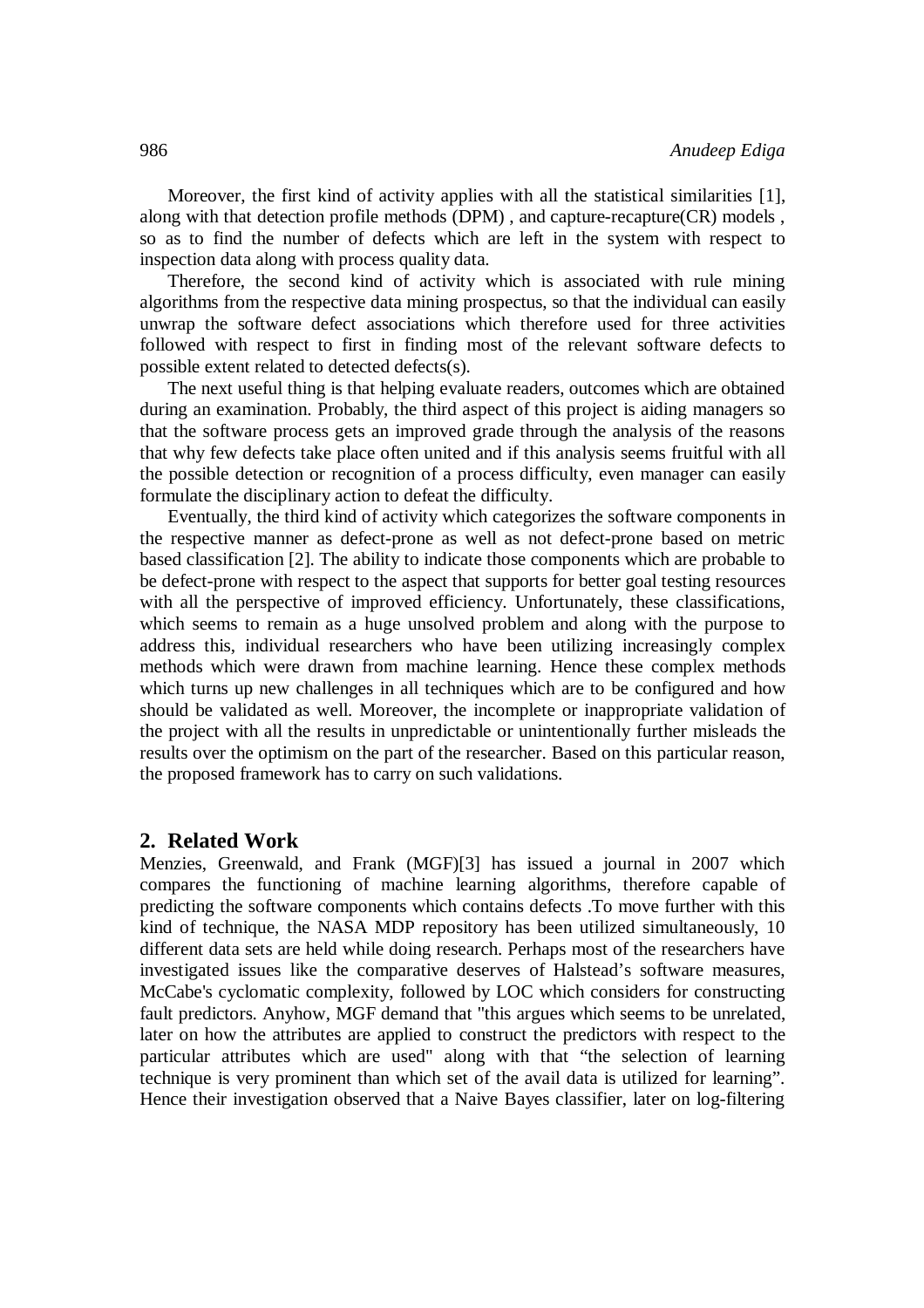and attribute choice with the use of InfoGain, along with the intended quality of detecting 71 percent including with an intended false alarm rates of 25 percent.

#### **3. Proposed Software Defect Prediction Framework**

#### **3.1. Overview of Proposed Solution**

The present framework comprises of three divisions: scheme evaluation, defect prediction, and verification. Scheme evaluation able to analyze the prediction functioning of respective competing learning schemes with all the required statistics, while the defect predictor capable of building techniques with respective to the estimated learning scheme along with that it also predicts the software defects with all the data based on the constructed model. The verification step verifies if classification is done properly using the Wei-bull model and in case of discrepancy re-learning is done.

#### **3.2. Details of Proposed Security Mechanism**

#### **A. Scheme Evaluation**

The prominent part in this prediction framework is scheme evaluation. At this level, many learning schemes are estimated by constructing and measuring learners.



**Fig. 1**: Prediction framework.

The primary issue here is how the scheme evaluation categorizes the training and test data by using historical data. As discussed earlier, the test data which suppose to be autonomous in building the learner. Moreover, the required preconditions which are to be evaluated to find the functioning of a learner over fresh data. Specifically, Cross validation which is utilized to compute how precise a predictive model will function in real time. Eventually, the cross-validation in a single round happens to partition a dataset into required complementary subsets, along with that it also capable of analyzing on one subset, and at the same time it validates the analysis on the other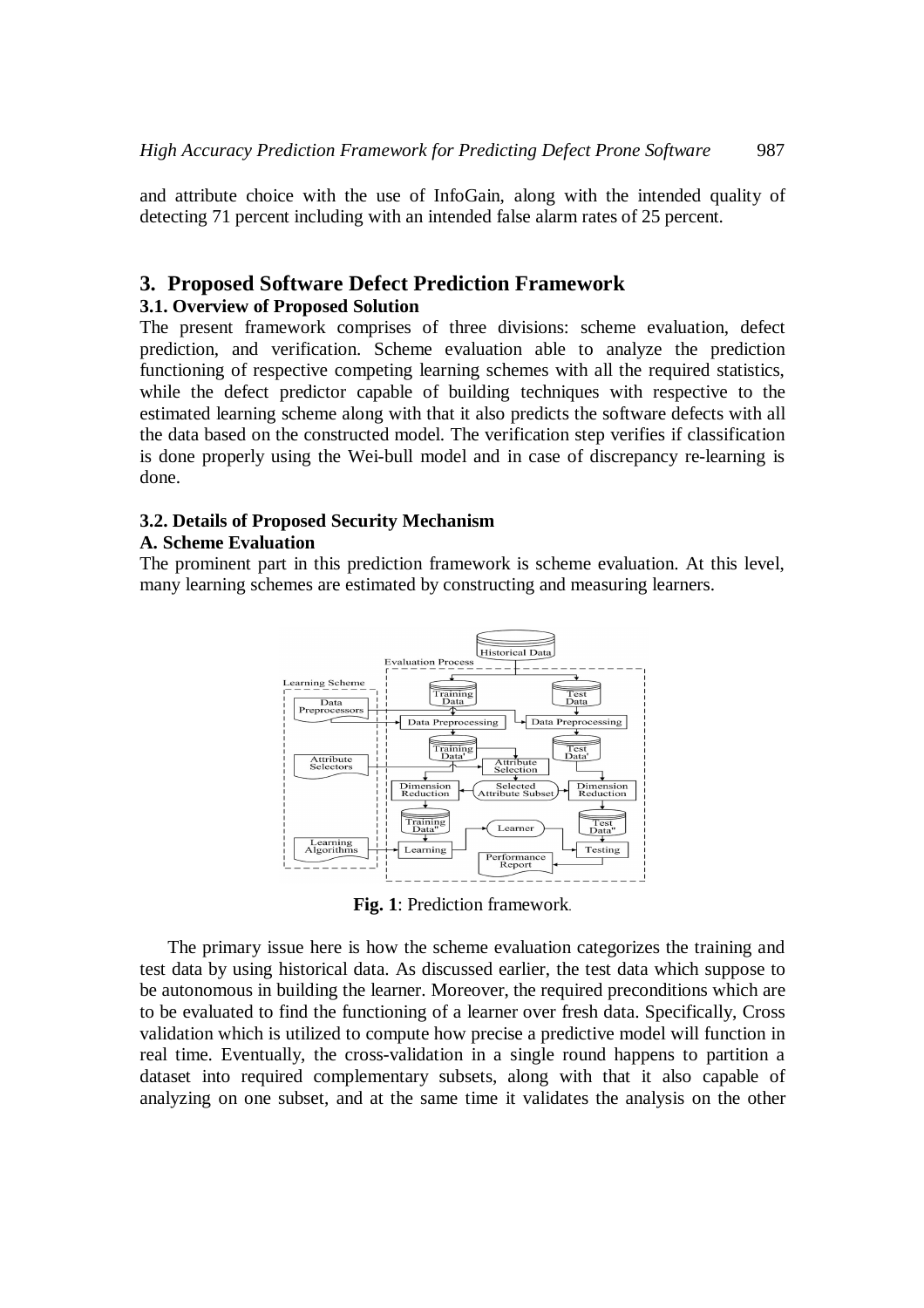subset. Hence, to decree the process of variability, cross validation is carried out in many artifacts with different divisions, and then the evaluation outcomes are computed over the artifacts.

Considering the framework, in which an MxN-way cross evaluation is implemented for the purpose of performance estimation over the individual prognostic model, N bins are determined from a piece of a data set, and a predictor is instructed on 'N-1' bins then tried on the leftover bin. Therefore, it is reproduced for the required N folding with the task of each bin is then trained  $\&$  tested while reducing the distribution straight line. Henceforth, to figure out any governing efficacy and to attain authentic averages, a piece of last investigate is performed M instants and to each one cycle the data sets are irregular. So the entire process, MxN exhibits are then considered to be constructed in all the respective intervals of assessment; thus MxN outcomes are achieved on a piece of individual data set based on the functioning of each individual learning scheme.

Later on dividing training and testing on each cycle, the learning scheme(s) and the training data are conceived to construct a learner. Precisely, the learning scheme comprises of data preprocessing including an attribute selection technique and a learning algorithm. The elaborated learner building process is as carries:

Attribute selection. The defect prediction over the data sets which may not have primitively proposed for; moreover, the entire attributes which seems to be utilized for the primary task, and at the same time it may not be useful for defect prediction. Hence, the task of attribute selection needs to be functioned over the training data.

Learner construction: When an attribute choice is done, then the quality attribute set can be determined by minimizing the preprocessed training data. There, the minimized training data along with the learning algorithm are implemented to construct the learner. Earlier the learner is tried out, the primary test data are prior to process in the similar manner and the flatness is minimized to an identical better set of attributes. Moreover, later on analyzing the estimated and the original value of the relevant test data, the functioning of validation in one pass is abstracted.

#### **B. Defect Prediction**

The framework of defect prediction is straightforward with predictor building as well as defect prediction.

At the time of building the predictor:

- 1. A learning scheme is selected based on the Performance Results.
- 2. A predictor is constructed with the required relevant learning scheme as well as the entire statistics.
- 3. Eventually, later on the predictor is constructed, the use of new data are preprocessed in a similar manner as earlier performed by historical data and the purpose of constructed predictor seems to predict software defects with entire preprocessed new data.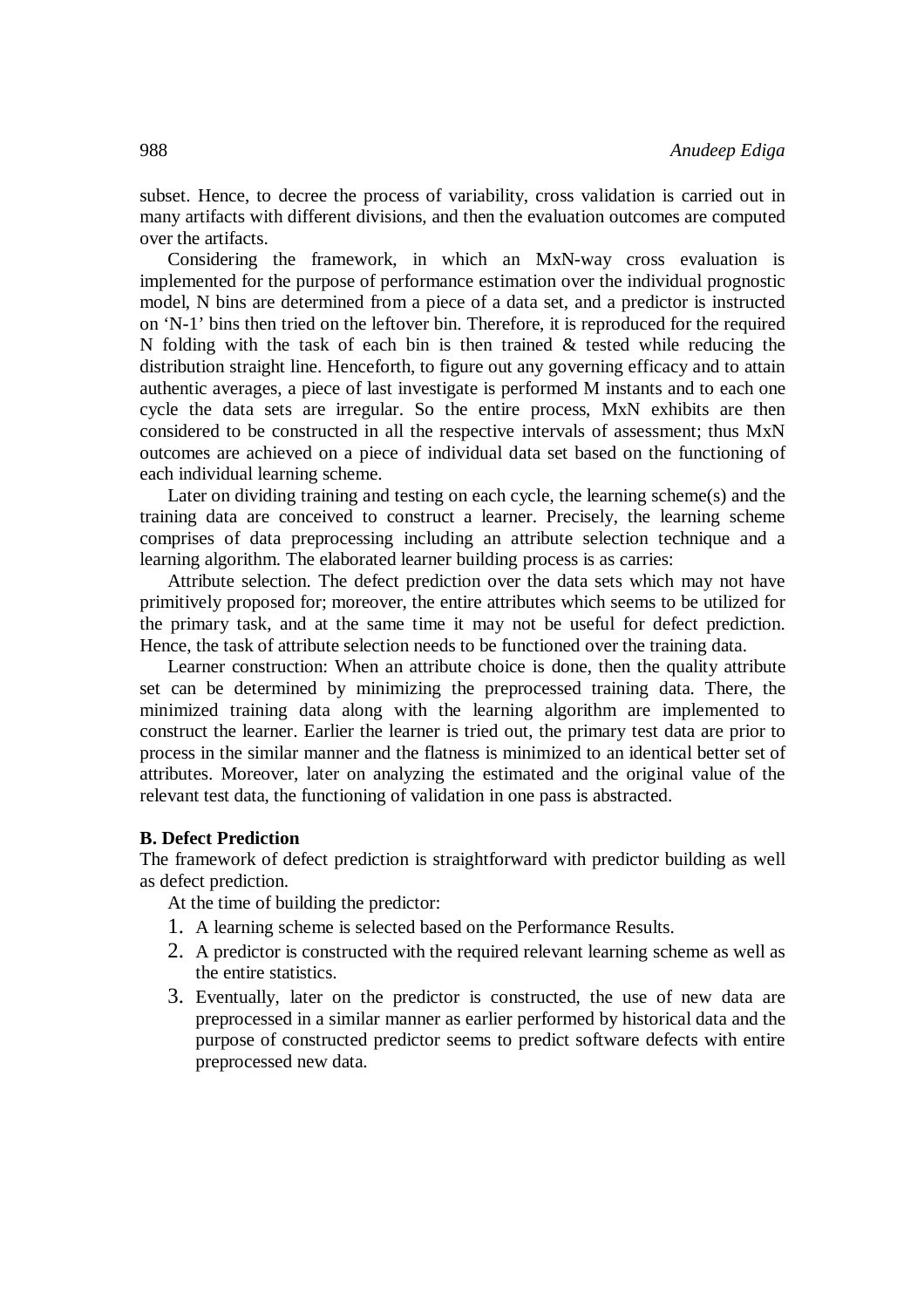#### C. **Verification of Prediction Results**

Waloddi Wei-bull explored the Wei-bull distribution [4] in the year 1937 along with that they happened to deliver the hallmark American paper over this concept in 1951.

The important benefit of this Wei-bull is that, an investigation to provide the reasonably exact failure reports along with the required estimates with very small instances. Therefore, the results are potential at the earlier readings of the respective trouble. Perhaps, small instances estimate cost effective over the component testing. For instance, "sudden death" Wei-bull tests are done when the required failure happened to occur in an individual group of the respective components. Moreover, the required bearings which are tested to the respective failures, the cost as well as schedule are demanded in a huge aspect. The other use of the Wei-bull analysis is to provide an ease and effective graphical plot over failure data. The more benefits of Wei-bull analysis is that, it even more effective with inadequacies in the required data. Thus with bad Wei-bull plots are actually instructive to the trained engineers to go through.

Techniques which are determined to: Distinguishing the mixture of failures nodes, dealing data where some components are long time strange, building a Wei-bull arc when no failures has taken place, finding together or investigating data, and determining assumed deviations.

Specifically, this Wei-bull distribution which actually gives the suitable life data and the high range of distribution patterns which are concluded in the Wei-bull category. Moreover, many of the distributions are added in the Wei-bull category either exact or roughly considering the normal, or even the exponential, and it may be sometimes the Poisson or even the Binomial. Perhaps with this Wei-bull fit seems to be bad with all the required distributions which are conceived. Moreover, the data which are to be plotted over other quality papers to find out the distribution that best suits the data. The Log pattern which is not a part of the Wei-bull category, and is then examined as the tough competitor and this could be the best selection for some of the material features for the crack growth rate, or still non-linear with the demanded accelerating system decline in quality. Hence the Wei-bull Log pattern similitudes are easy with appropriate software. Eventually, with the engineering show support on the other distributions which are weighted heavily against the Wei-bull. Moreover, the size samples which are figured with twenty or more than those failures are required to isolate the Wei-bull and other distributions. Wei-bull seems to be the good selection with lesser than 20 failures and thus with a great knowledge.

Wei-Bull Model is used on the dataset so as to find the number of defects. This also checks the prediction using prediction model trained using learner. Then the difference between the results is more than 10%, the leaner is not trained properly, so need to train the learner once again by removing the outlier.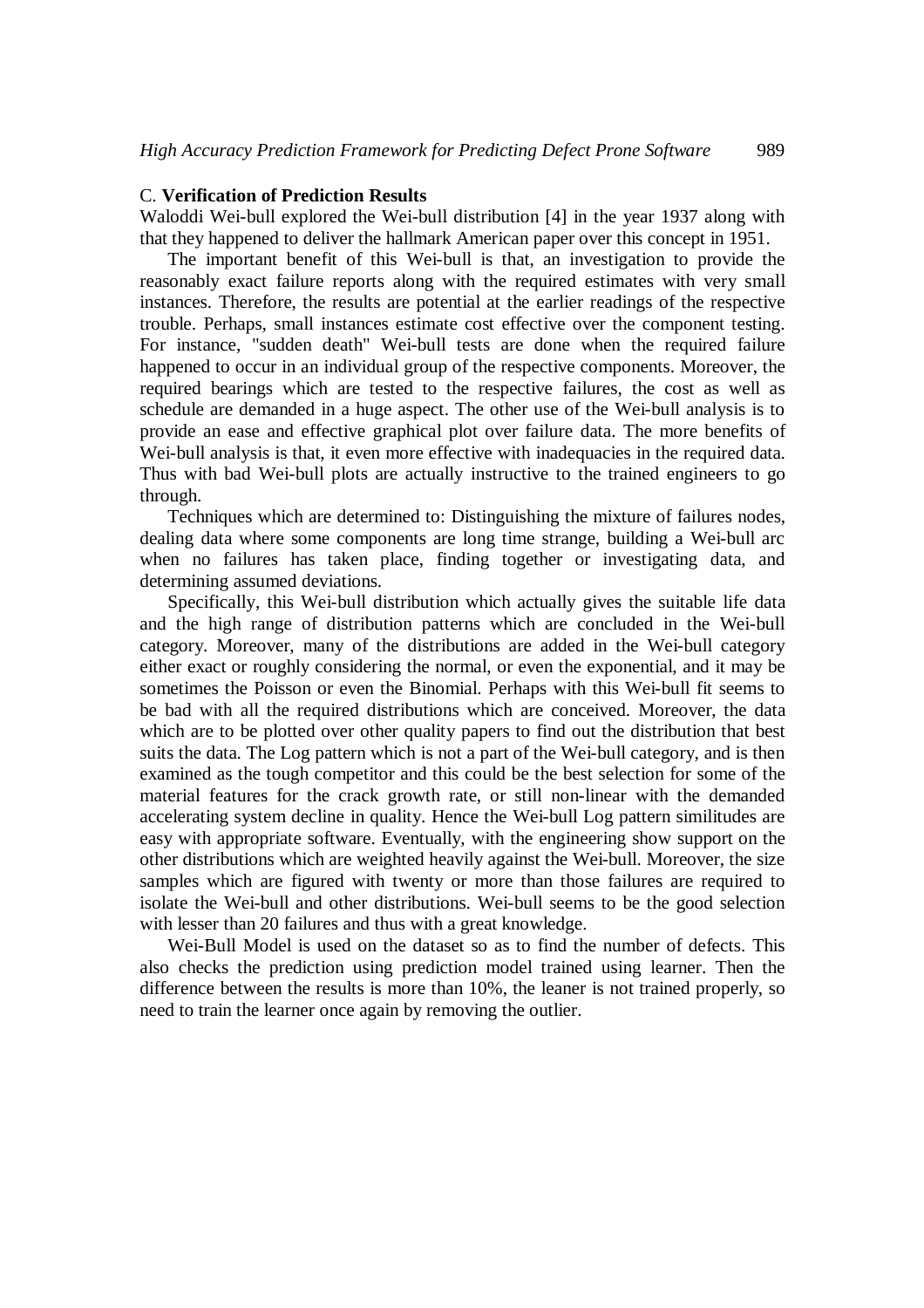

**Fig. 2**: Proposed framework.

#### **4. Results**

The proposed solution is implemented in JAVA and tested out so as to achieve the improvement in defect prediction due to application Wei-bull model for improved training. Thus found that with different datasets it capable to achieve a 15% improvement in prediction accuracy.



**Fig. 3**: Performance comparison graph.

### **5. Conclusion**

In this paper, a standard framework for software defect prediction is implemented. The framework includes evaluation, prediction, and verification. In the evaluation phase,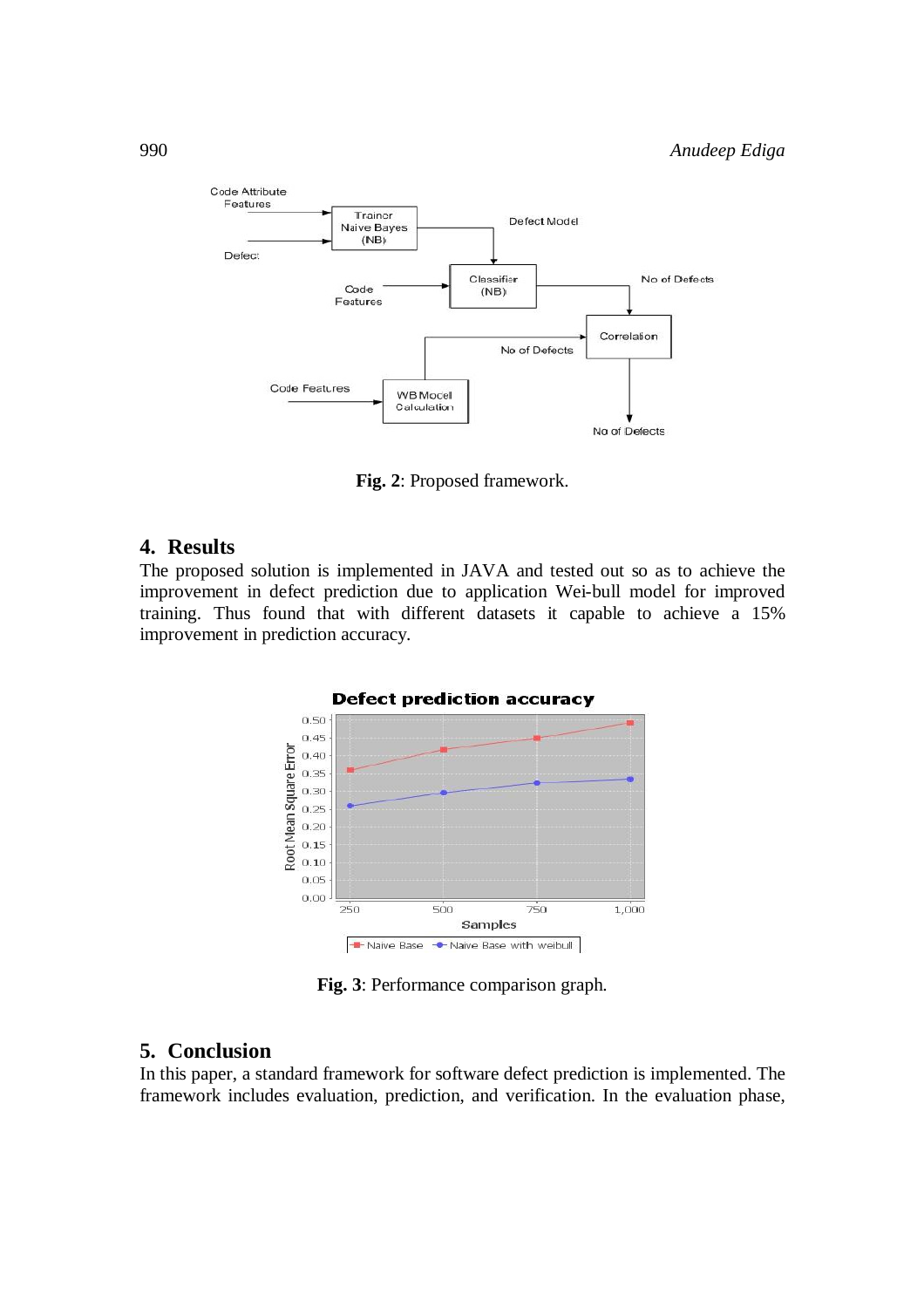the top learning scheme is chosen based on evaluating various learning schemes. In the prediction phase, the evaluated learning scheme is utilized to construct a predictor with the entire historical data, and then in the verification phase, Wei-bull predictor is used to verify the predicted results over given data.

## **References**

- [1] Qinbao Song, Zihan Jia, , "A General Software Defect-Proneness Prediction Framework", IEEE Trans. Software Eng, Vol. 37, No. 3, May/June 2011.
- [2] A. Porter and R. Selby, "Empirically Guided Software Develop- ment Using Metric-Based Classification Trees," IEEE Software, vol. 7, no. 2, pp. 46-54, Mar. 1990.
- [3] T. Menzies, J. Greenwald, and A. Frank, "Data Mining Static Code Attributes to Learn Defect Predictors," IEEE Trans. Software Eng., vol. 33, no. 1, pp. 2- 13, Jan. 2007.
- [4] Waloddi Wei-bull, "Reliability Analysis with Wei-bull," Edition 12, Curt-Ullrich Ronniger, 2012.